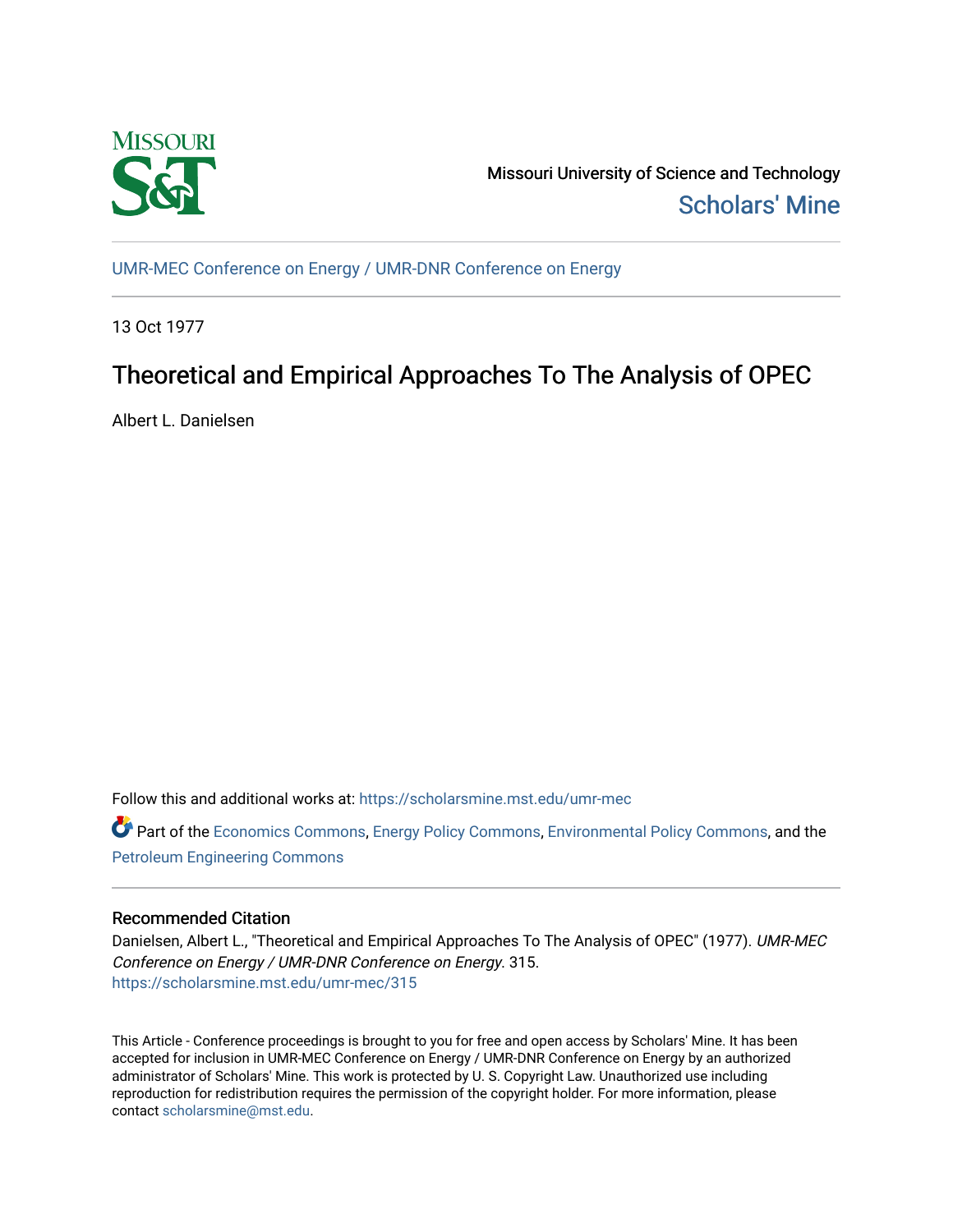THEORETICAL AND EMPIRICAL APPROACHES TO THE ANALYSIS OF OPEC

> Albert L. Danielsen\* University of Georgia and the Department of Energy Washington, D. C.

# Abstract

Formal theoretical models of world oil price determination have been developed in recent years. In addition, some empirical estimates of expected future prices have been proposed. This paper explains how exhaustible resource and cartel theory are integrated into the opitmal control framework. Some empirical studies in the optimal control tradition are surveyed and evaluated.

## 1. INTRODUCTION

**The** Important determinants of world oil prices are (1) "market structure" including the cohesiveness of OPEC as a price setting institution, (2) elasticities of substitution, or the reaction to actual prices by non-OPEC producers of oil,natural gas, coal, and other energy resources, and **(3)** "final product demand elasticities", or the reaction **by** consumers who make choices based on relative prices. Since the evidence on  $(1)$ ,  $(2)$ , **and (3) is** incomplete it is not surprising that opinion differs regarding the magnitude and direction of future energy prices.

**The purpose** of this paper is related to the de**termination** of world oil prices; it is a conden**sation of some** recent theoretical and empirical **analyses** which have been used to ascertain **likely** future trends in world oil prices.

**Emphasis is** placed upon contributions found in **professional** journals and related papers. The **rationale for** choosing this subset of the liter**ature is that** most seminal contributions are **contained there.**

**It is** important to emphasize the literature not **covered** very extensively. Studies which assume **a specific** level of world oil prices and then **outline** the repercussions on regions, end uses, **the use of** alternative fuels, and the like, are **only briefly** considered. The emphasis is upon **outlining** the variables which determine world **oil prices and** not upon appraising the effects **of specified** price levels. In addition, the **emphasis is** upon economic rather than political **explanations of** price determination. The reason **for this** restriction is the belief that prices **will not deviate** very much or very long from

levels which best serve the economic interests of producers, given levels of technology, resource substitutabilities, product demands, and the market structure or state of competition.

The theoretical approaches relevant to the analysis of OPEC include the theory of depletable resources, the theory of cartel behavior, and the theory of individual country behavior, a variant of the theory of the firm. The strategy adopted is to present, in Section 2, a brief account of the exhaustible resources literature and how it relates to OPEC. Section 3 contains a discussion of cartel theory as applied to OPEC. These background discussions are included because they form the basis for the formal theoretical models of individual country or group behavior considered in Section 4 under the heading "Optimal Control Theory." Section 5 contains a summary and critical apprasial of some recent optimal control models of OPEC, and Section 6 is the conclusion.

# 2. EXHAUSITIBLE RESPURCES LITERATURE

The exhaustible resources literature is based on contributions by H. Hotelling [12], 0. Herfindahl [10], A. Scott [18], R. L. Gordon [9], R.G. Cummings [3], J.L. Sweeney [20], and others. It may be viewed as an attempt to formulate a theory to explain the actual course of resource prices or as an effort to assist social planners in allocating an increasingly scarce resource. In the former case one is attempting to explain real world behavior whereas in the latter the analyst attempts to show how some social objective can be attained. The former is designed to determine the level of output a private resource owner will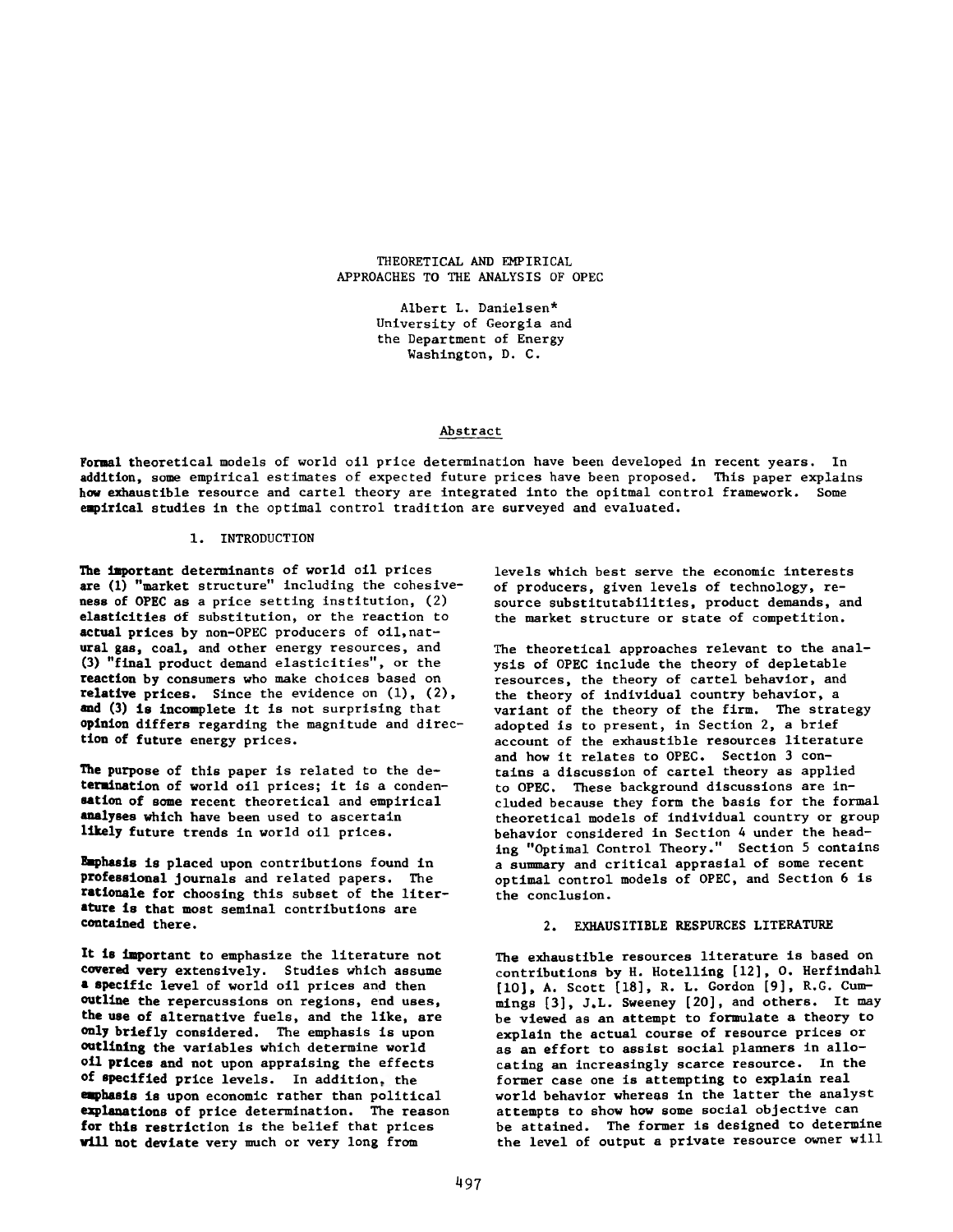select under various market conditions (e.g., pure competition, duopoly, or monopoly). The latter is designed to ascertain the level of output which a social planner should select for the good of society or a significant subgroup. Most studies of OPEC treat individual countries as "firms" and OPEC as a monopolist, duopolist, oligopolist, or residual supplying firm. The emphasis in this paper is upon the actual course of world oil prices.

The unit of analysis is individualistic and the objective function is generally assumed to be the present value of the decision maker's expected future earnings subject to a constraint upon the total availability of the resource.

The assumptions underlying the model are:

1. there is a limited finite quantity of the resource;

2. technology is given;

3. extraction costs are greater than or equal to zero;

4. costs increase as the reserve is depleted;

5. the demand function is given;

6. the price received for the resource is positive.

Given these conditions the firm seeks to maximize the present value of the stream of profits accruing to it over time.

Hotelling was the first to work out the implications of these assumptions for an individual mine owner under competitive and monopolistic conditions. He simplified the problem somewhat by assuming marginal extraction costs constant and dealt with "net price" or the " ... price received after paying the cost of extraction and placing upon the market ..." [12, 141]. Under free competition, and assuming an initial equilibrium, the net price will rise at the market rate of interest. Under monopoly, and assuming an initial profit maximizing net price, the net price will rise at the market rate of interest. Under monopoly, and assuming an initial profit maximizing net price, the net price will rise less rapidly than the market rate of interest and may eventually be lower than the purely competitive price; in any case production is more protracted under monopoly than under conditions of pure competition [12, 152]. This feature prompted Solow to quip"... that if a conservationist is someone who would like to see resources **conserved beyond** the pace that competition would adopt, then the monopolist is the conservationists friend." [19, 8].

This relatively simple framework, applicable to an individual firm or mine, is extended to the industry by definition for the monopolist and

by a plausible line of reasoning for purely ocmpetitive firms. Assuming there are cost differentials among competitive producers the lowest cost producers will operate until their resource deposits are exhausted, then the next higher cost producers will enter the market, and so on [19, 3-5]. This line of reasoning is an extension of that applicable to an owner of a "mine" or "resource deposit" since he will extract his most accessible or least costly reserves first.

If a resource were absolutely indispensible its market price would rise at the market rate of interest to infinity. An ever smaller population would bid for an ever dwindeling quantity available. However, no energy resource is indispensible. Energy resources which are presently being exploited are cost-effectively cheap relative to more or less viable alternatives. Thus, as the "net" and market prices of resources presently exploited rise alternative resources become cost-effectively cheap. The concept of a "backstop technology" is a special case of the general tendency to substitute cost-effectively low-cost resources for high cost ones, regardless of the reasons underlying the cost differentials. Nordhaus defined the backstop technology in a special sense as the " ... ultimate technology - resting on a very abundant resource base - ..." [15, 532].

#### 3. CARTEL THEORY

Cartel theory as applied to OPEC is simply an offshoot of conventional microeconomic theory. The theoretical contributions include those of M. Adelman [1], A. Danielsen [4], and D. Osborne [16]. Cartel theory may be used to explain the course of world oil prices in much the same way that the purely competitive model is used to explain the price of a commodity. It is first necessary to posit the existence of a cartel and that the cartel price is greater than it would be under competitive conditions. Since marginal revenue exceeds marginal costs for each country there are incentives for each country to expand output. But in order to sell more in the shortrun a country must have shut-in capacity and be willing to lower or "shave" prices to entice prospective buyers away from other producers. If large volumes of capacity are shut-in and price— shaving becomes wide spread then the collusive arrangement will break down. If priceshaving is largely absent then the collusive or cartel price holds, regardless of how much capacity is shut-in.

Every successful cartel faces the short-run problem of maintaining the extablished cartel price by ensuring that all participants are reasonably content. In the long-run the cartel faces the same set of problems but they are complicated by the fact that additional capacity can be brought on stream. It should be emphasized that each country has a degree of autonomy and that there are inherent conflicts of interest among them regarding the total revenue each should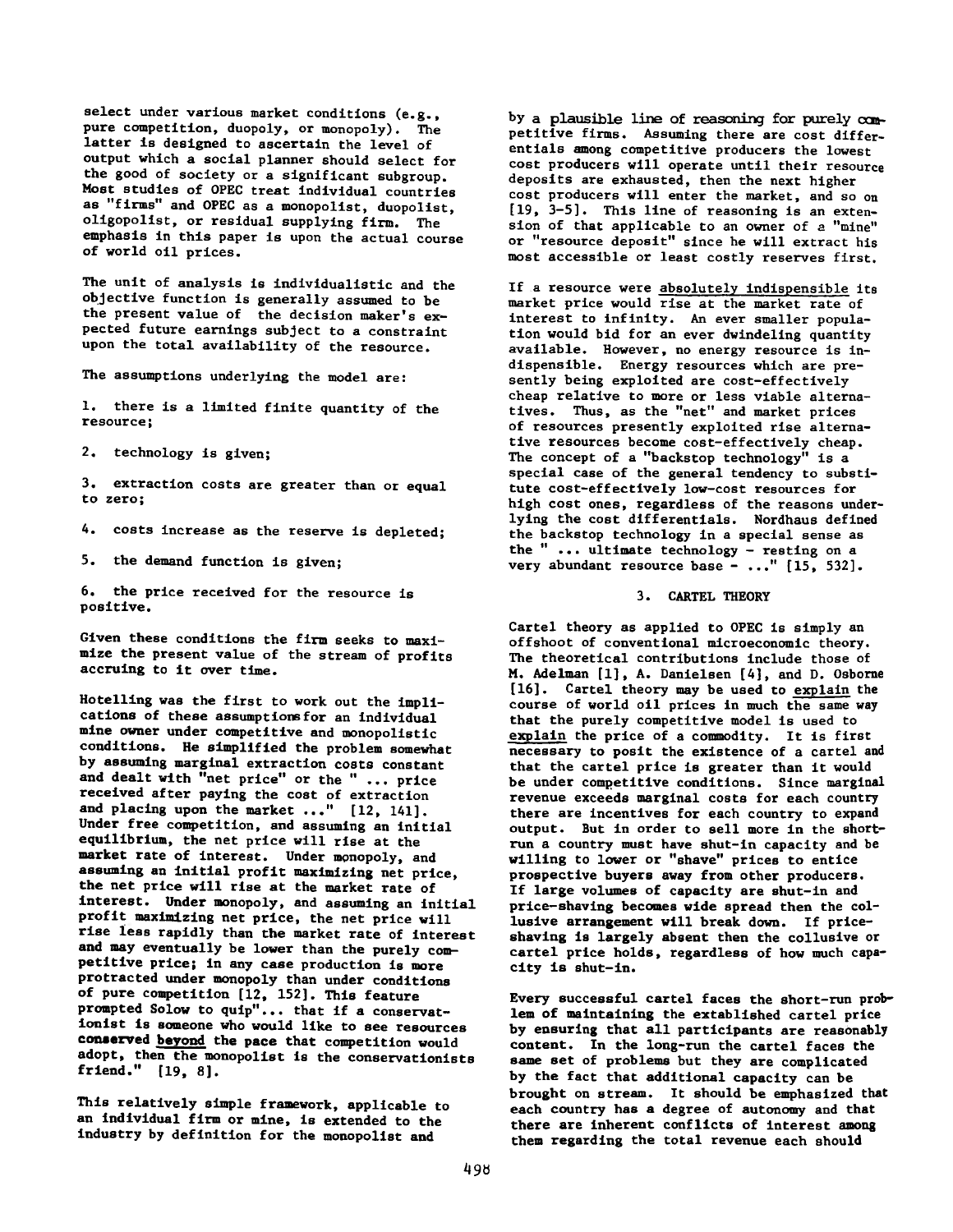receive vis a'vis the others, their time preferences for income, and their desired growth rates of production and of capacity. In addition, their assessments of world and OPEC demand elasticities may differ, thus complicating an already difficult set of problems.

The success of OPEC in holding the world price of oil above marginal costs is itself a stimulus to the development of excess capacity. This is a continual threat to the maintenance of cartel prices. This problem is composed of two parts, the incentive to substitute non-OPEC for OPEC produced energy, and the incentive for member countries of OPEC to expand capacity beyond the optimum from the standpoint of the cartel. The only thing OPEC can do to influence the former is to establish their price schedules at low levels or promote uncertainty about the maintenance of high prices over time. The latter is a matter of internal cartel discipline and will not be pursued in this paper.

#### 4. OPTIMAL CONTROL THEORY

The basic ideas in the exhaustible resources and cartel literature have been formalized into a theory of individual or group behavior and incorporated into the "optimal control" framework [20], [8], and [5], The decision-making unit may be an individual country, a sub-group of countries within OPEC, or OPEC considered as a whole (i.e, monopolist or residual supplier). The decision making unit is assumed to exist in a world in which all demand, supply, technological, and market structure relations are given. The task is for him to select a price trajectory through time which will achieve the desired objective, usually maximizing the present value of net revenue. The problem differs only in the constraints relevant for the case of a purely competitive firm, a monopolist, or a cartel.

# **4.1 PURELY** COMPETITIVE MODEL

**Under** pure competition a resource owner must take **into account his (1)** total resources  $(R_0)$  (2) **prices received** over time (p(t)) (3) extraction **costs (c(t))** (4) rate of extraction s(t), and **(5) discount** factor (r) . His problem may be **posed** as maximizing an objective function under **a resource** constraint:

$$
\mathbf{F}_{\mathbf{C}}\n\begin{cases}\n\text{Max} \int_{0}^{\infty} \{p(t) - c(s(t), t)\} s(t)\} e^{-rt} dt \\
\text{subject to:} \\
s(t) \geq 0 \\
\int_{0}^{\infty} s(t) dt \leq R_{0}\n\end{cases}
$$

**where price is** a function of time, cost is a **function of the** extraction rate and time, r and **Ro are constants,** and s(t) is selected to maxi**mize Fc.**

The optimal extraction path may be denoted as s\*(t). The familiar profit maximizing rule of equating marginal revenue to marginal cost is altered by the fact that the resource will ultimately be depleted. Using up the resource means foregoing its use in the future, The profit maximizing condition may be expressed as:

$$
(1) p(t) = c^2 + \lambda e^{rt}
$$

where  $c' = \partial[c(s(t))]/\partial s(t)$  is marginal extraction cost, and  $\lambda$  e<sup>rt</sup> is interpreted as the opportunity cost of using the resource at t. Since  $\lambda > 0$  it follows that price exceeds marginal extraction cost. It is also easy to see that if extraction costs are zero price will rise at the rate r; similarly, if one deals with "net price" as Hotelling did, then net price or p(t)-c^ will rise at the rate r.

## 4.2 MONOPOLISTIC MODEL

A monopolist is faced with a similar problem, the main difference being that the market price is dependent upon the total demand and remaining supply; it is therefore dependent on all previous output as well as the rate at which the resource is currently extracted. Thus, the objective function for the monopolist is:

$$
F_{M}
$$
\n
$$
F_{M}
$$
\n
$$
S(t) = \begin{cases}\n\text{Max } \int_{0}^{\infty} \{p(S(t), s(t), t) - c(s(t), t)\} & \text{subject to:} & s(t) \geq 0 \\
\text{Subject to:} & s(t) \geq 0 \\
\int_{0}^{\infty} s(t) dt & \text{if } s(t) = \int_{0}^{t-1} s(t)\end{cases}
$$

Since the monopolist owns all deposits he maxi mizes net present value over all resource deposits rather than over an individual field or well.

Associated with the optimal extraction path,  $S^*(t)$ , is an optimal price trajectory,  $p^*(S(t))$ , t) or simply s\* and p\*. A profit maximizing condition similar to equation (1) may be expresed as

$$
(2) P' = C' + \lambda^2 e^{rt}
$$

where the primes refer to the partial derivatives of the total revenue and cost functions and *X'* is now a complex function indicating opportunity costs for the monopolist.

# 4.3 CARTEL MODEL

Except for the limiting cases where a cartel is so closely knitted that it functions as a monopolist or so disorganized that the market functions as a set of purely competitive firms the problem is altered. In the intermediate cases where a cartel is viable but not perfectly cohesive it is useful to posit two groups, a cartel group or "dominant group" within the cartel and a competitive fringe of firms who stand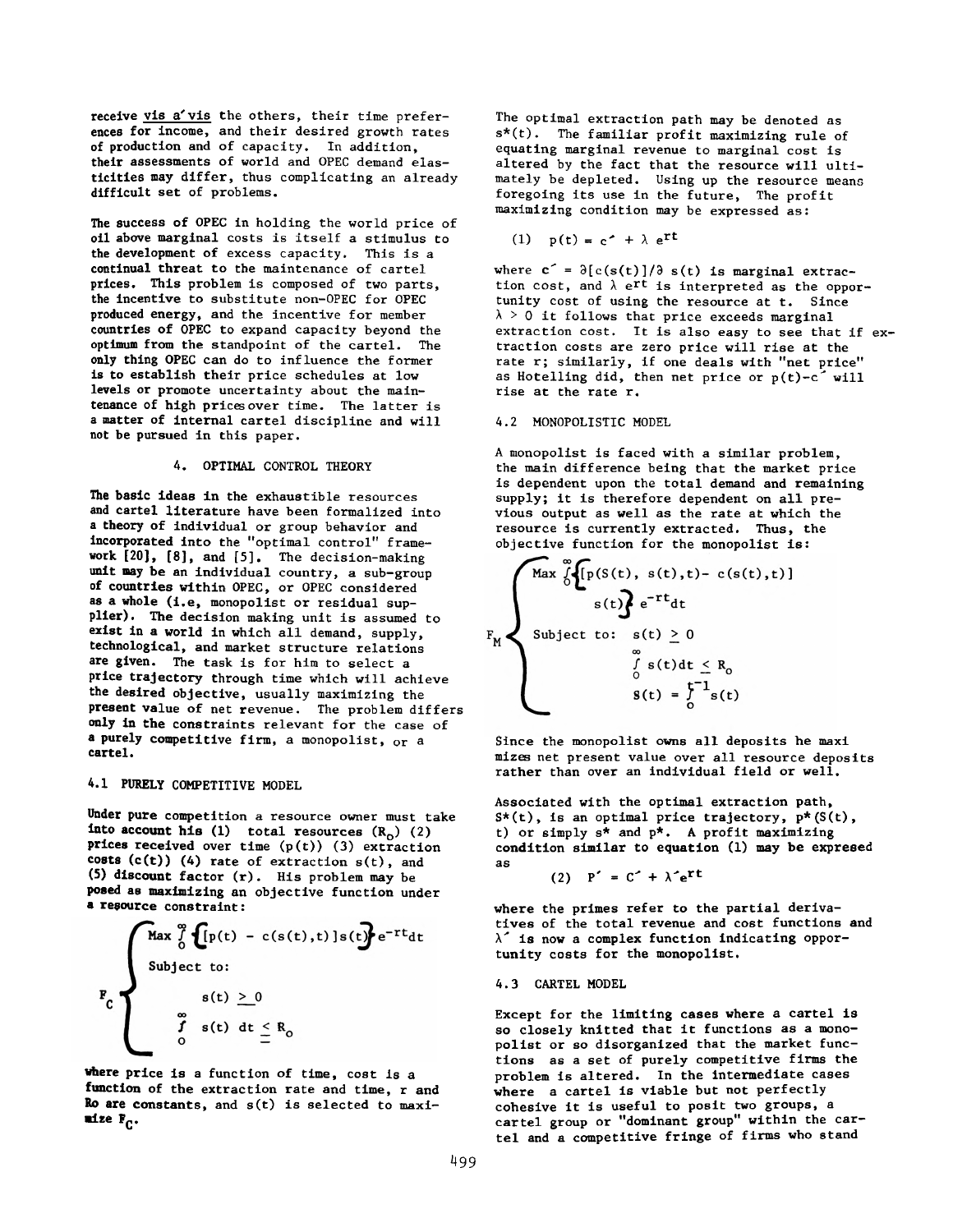ready to capture an increasing share of the market. The model is applicable in two special instances. First, a cartel which includes all producers but has internal dissention may be thought of as a dominant group and a competitive fringe within a cartel. Second, a cartel which has a dominant position in an industry but does not include all producers. In this case the competitive fringe functions outside the cartel. Empirical models of OPEC have been constructed for both cases.

The erosion of market share is a problem for any cartel but in the present contex such erosion is complicated by the fact that the resource is depletable for both the cartel and the competitive fringe. Thus, the problem from the standpoint of the cartel is the maximize a rather complex objective function subject to both internal and external constraints. The cartel or oligopolists problem may be expressed as a limit-pricing problem:

$$
F_0
$$
\n
$$
F_0
$$
\n
$$
F_1(x) = \int_0^{\frac{\pi}{2}} \int_0^{\frac{\pi}{2}} [p(t) - c(t)] s[p(t), x(t), t] e^{-rt} dt
$$
\n
$$
t] dt
$$
\n
$$
x(t) = k[p(t) - \overline{p}(x(t), t)]
$$
\n
$$
\int_0^{\infty} s[p(t), x(t), t] dt \ge R_0
$$
\n
$$
x(0) = x^0
$$

where  $x(t)$  is output by the competitive fringe, p is the "limit price" or that price which would totally eliminate additional production by the competitive fringe, and  $\delta$  represents a variety of parametric variables which may influence the rate of technological change, substitutability of other energy resources for oil, etc.

The solution to this problem involves the generalized Hamiltonian multiplier and yields both an optimal price trajectory, p\*, and an optimal trajectory of output by the competitive fringe, x\*. It follows directly that there is also an optimal trajectory for cartel output, s\*.

These formal models are useful since they emphasize the important variables the analyst needs to consider as well as their hypothesized interrelations. The variables have both a spatial and temporal dimension. Ignoring the time dimension and designating cartel or "dominant group" variables by the subscript "a", and competitive fringe variables by "b", the variables may be summarized as:

| Reserves | $R_{\bf a}$                               |  |
|----------|-------------------------------------------|--|
| Costs    | $\mathbf{c}_\mathbf{a}$<br>с <sub>ћ</sub> |  |

| Total Demand   | D              |
|----------------|----------------|
| Production     | $\frac{a}{s}$  |
| Discount rates | $\frac{r}{r}a$ |
| Prices         | $P_{a}$        |

The specific assumptions about these variables vary from one study to another and are the subject matter of Section 5.

5. RECENT EMPIRIAL STUDIES OF OPEC

Empirical studies in the optimal control tradition include those of Nordhaus [15], Kalymon [13], Cremer and Weitzman [2], Hnyilicza and Pindyck [11], Gately, Kyle, and Fischer [8], and Marshalla [14].1/ These studies are similar from a broad conceptual point of view in that each seeks to determine either the most probable path of world oil prices or the probable and maximum price trajectories. For example, Pindyck [17] calculates the potential gains from cartelization by substracting the present value of OPEC revenues in a purely competitive environment from those under monopoly. Hnyilicza and Pindyck [11] seek to determine the extent to which the price trajectory for a two-part cartel will differ from that of a monopoly. Cremer and Weitzman [2] are interested in quantifying what long-term oil prices would be if OPEC maximizes the present value of its net income stream. Gately, Kyle, and Fischer [8] are interested in the same problem but the emphasis is upon the optimal price paths for OPEC under a variety of assumptions. They are all aware that "... the implications of any given price path for OPEC's profits and capacity utilization are very sensitive to the choice of parameter values." [6, 17],

Since the basic structure of the various models is identical, it is useful to specify the general procedure necessary to calculate the price trajectories. In each case the following equations for crude oil are specified:

- (A) the objective function(s),<br>(B) the total world demand.
- (B) the total world demand,<br>(C) supply by the competiti
- $(C)$  supply by the competitive fringe,<br>(D) residual OPEC demand.
- residual OPEC demand,
- (E) costs of production,
- (F) total reserves

In addition, the following parameters are specified:

- (G) discount rates and,
- (H) time horizon.

Each of these will be considered in this section as well as the results of several of the more recent models.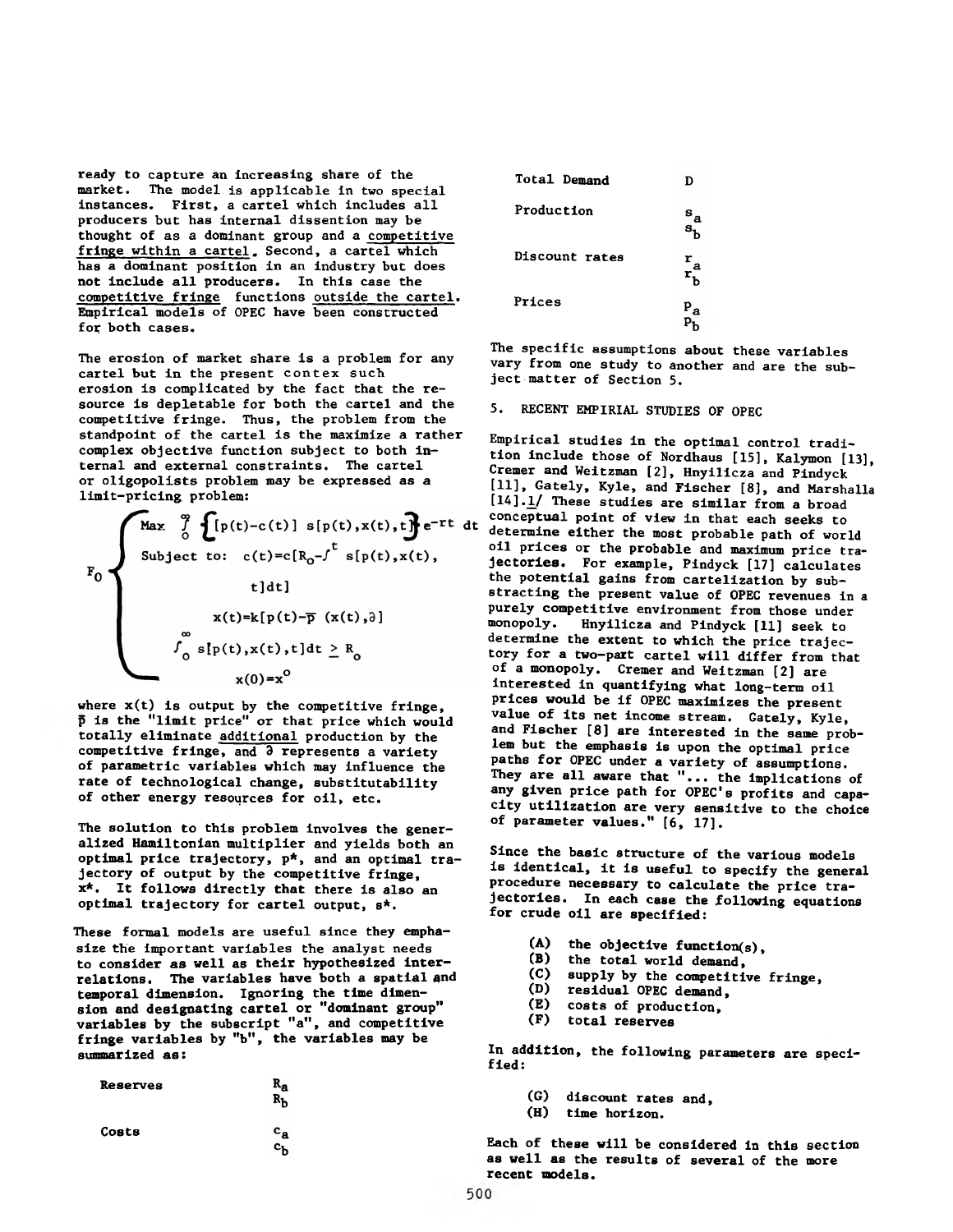# 5.1 OBJECTIVE FUNCTION (S)

The objective function is a profit maximizing function of the form  $F_{C}$  as specified in Section **4.** The more elementary models such as those of Pindyck [17] and Marshalla [14] focus on OPEC as a unified decision-making entity so that only OPEC has an objective function. These are strictly residual supply models. Hnyilicza and Pindyck [11] are mostly concerned with the weights which enter the objective function of **a** two-part cartel or how the cartel decides upon a weighted average objective function of two participant groups. This is also a residual supply model but with emphasis on internal bargaining. Cremer and Weitzman [2] posit an objective function for both OPEC and the competitive fringe. In order to empirically derive price trajectories it is assumed that OPEC announces a sequence of all future prices; the competitive fringe then sets its production levels to maximize the present value of its discounted profits. OPEC then becomes the residual supplier. The Cremer and Weitzman formulation is a two-group recursive model. This seems to be **a** step in the right direction. Other possibilities are n-country recrusive models or two-group or n-group simultaneous equations approach. The computational difficulties or the latter are of course formidable.

#### 5.2 WORLD DEMAND

The empirical models assume relatively simple total demand functions. Hnyilicza and Pindyck specify demand as:

$$
(5-2-1) D_t \cdot 1.0-.13 P_{at} + .87 D_{t-1} + 2.3
$$

$$
(1.015)^t
$$

**•here** the .015 growth rate in the last term cor**responds** to an assumed 3 percent growth rate of **real income** and a 0.5 long-run income elasticity. **Cremer and** Weitzman employ:

$$
(5-2-2) Dt = (21-0.6p) (1+g)t
$$

**■here g** is the growth rate of world demand.

**Marshalla'a demand** function is derived from the **Federal Energy Administration IEES model and the Stanford** Research Institute-Gulf Energy **Model** (SRI-GEM) and is of the general form:

$$
(5-2-3) D_t = \sum_{i=1}^{d} 1
$$
  
\n $d_{it} = B_{i1} \log p_{it} + B_{i2} \log d_{it-1}$   
\nwhere  $i = 1, 2, 3, 4$  regions.

**Me considers the** disaggregated demand and the **link to** established models one of the principal **advantages** of **his** model over previous efforts. **However, the** specification should still be re**tarded as** relatively simple since the larger **•odels contain** few independent variables, a dis**tributed lag** structure is assumed but is untested, and the functional form is log-linear and thus yields constant price elasticities of demand. Another innovation by Marshalla is the use of a relative demand function where each variable in equation (5-2-3) is divided by its equivalent generated by the IEES or SRI-GEM models. The results are, therefore, relative deviations from the results obtained in the reference models.

# 5.3 COMPETITIVE FRINGE SUPPLY

Supply functions of the competitive fringe are also relatively simple functions in the Hynilicza and Pindyck and Marshalla models. The former makes competitive supply a linear function of previous supply, a non-linear increasing function of price, and decreasing function of cumulative supply  $(S_{bt})$ . The  $S_{bt}$  variable is an alternative to "remaining reserves" which are  $R_{bt}$  =  $R_0$  -  $S_{bt}$ . The specific equation is written:

$$
(5-3-1) s_{\text{bt}} = (1.1 + .10 \text{pt}) \cdot (1.02)^{-5 \text{bt}} / 7
$$
  
+ .75 s\_{\text{bt}-1}

Marshalla's functional form and treatment of competitive fringe supply is identical to that of his total demand, including the use of "relative" supply functions.

As indicated before Cremer and Weitzman derive the competitive fringe supply schedule using an objective function. The sequence of prices for all future periods is given by the dominant group within the cartel. A "trace" of the output level used in the optimal solution by the competitive fringe is their level of output or supply over time.

#### 5.4 RESIDUAL OPEC DEMAND

All of the models under review are "residual demand" or "residual supplier" models. The residual is simply total demand less competitive fringe supply. The group which constitutes the residual supplier differs in each model. The residual supplier establishes prices by selecting the price trajectory which maximizes the discounted value of income derived from the sale of its petroleum reserves. A price trajectory which is "too high" will dampen world demand and stimulate competitive supply; a trajectory which is "too low" will have the opposite effect and result in OPEC depleting their resources too early. The optimal price trajectory is neither too high nor too low and is obtained by an iterative procedure.

#### 5.5 - 5.6 PRODUCTION COSTS AND TOTAL RESERVES

Production costs are an increasing function of cumulative production or vary inversely with remaining reserves. The precise equation used by Hnyilicza and Pindyck is:

5-5-1)  $c_{at}$  = 250/R<sub>at</sub>

where R is in billions of barrels.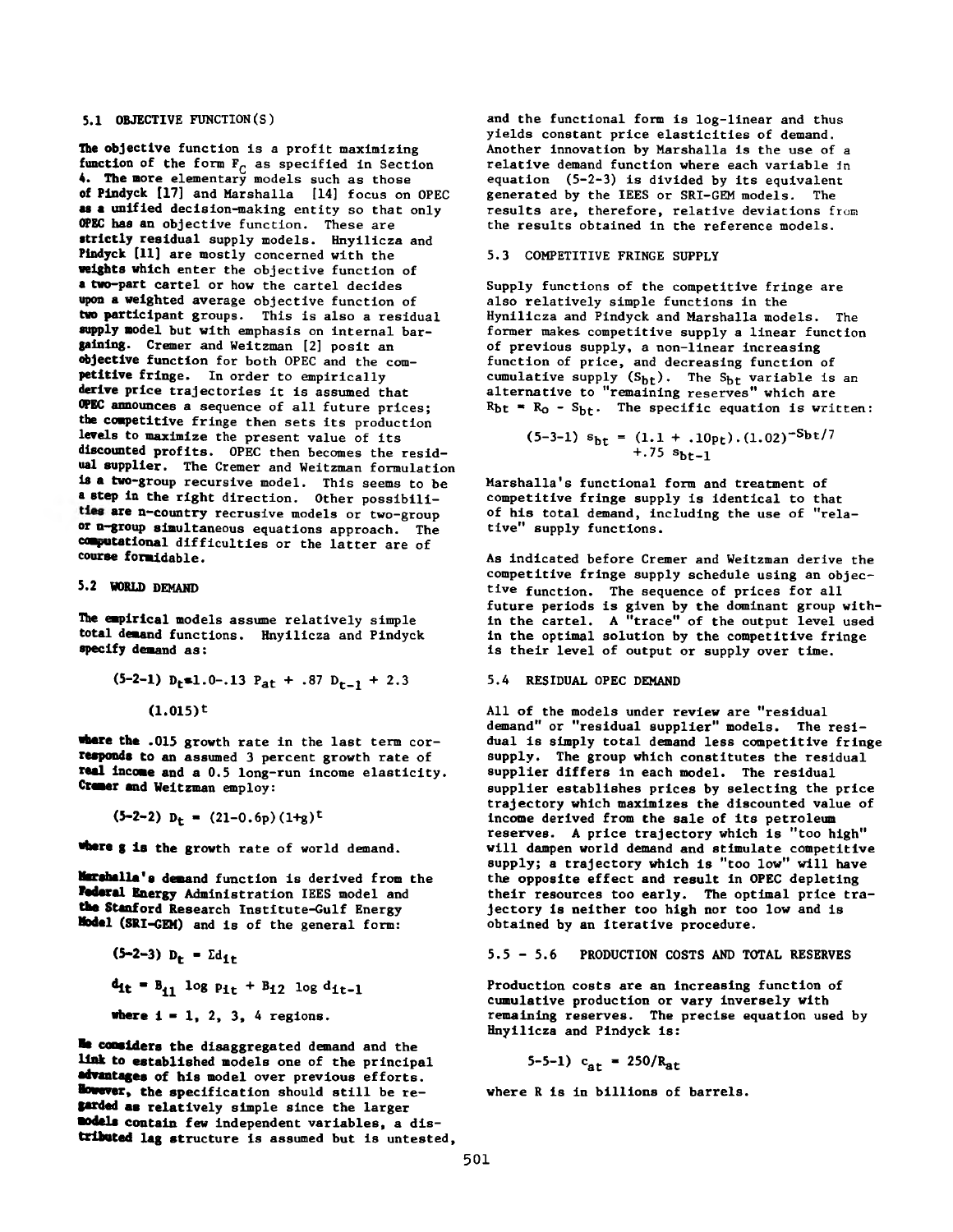Cremer and Weitzman break costs into "current," "capital", and "transportation" costs for both the dominant cartel group and the competitive fringe. Then current costs (ca) are specified as:

$$
(5-5-2)
$$
  $c_a = k R_{ao} / R_{at}$ 

where k is a constant.

Capital and transportation costs are assumed to be constants.

Marshalla uses a "Low Cost" case similar to equation (5-5-1) and a "High Cost" case of the form:

 $\ddot{\phantom{a}}$ 

$$
(5-5-3)
$$
  $c_a = \beta_0 + \beta_1$   $(s_{at})^2$ 

where the  $\beta$ 's are constants and  $S_{at}$  is again cumulative supply.

Thus, in each case the trend of projected costs is plausible but not based on firm geological or engineering appraisals. Marshalla performed a sensitivity analysis by varying reserves by 50 percent but direct sensitivity tests on unit costs have not been very extensive.

# 5.7 DISCOUNT RATES

A relatively high discount rate makes the early conversion of oil to money more desirable. Hnyilicza and Pindyck use rates of both .05 and .10, Marshalla .04, .06, and .08, and Cremer and Weitzman .05 for the dominant group and .08 for the competitive fringe. The higher rates result in high levels of output and low prices in the early years and a lower price trajectory overall. The discount rate or "rate of time preference" for money is used to distinguish the dominant group from the competitive fringe. The competitive fringe is in all cases assumed to have a higher rate of time preference than the dominant group. Hnyilicza and Pindcyk call the dominant group "saver countries" and the remainder "spender countries." The rational for spender countries having the higher discount rate is based on their large population and revenue **needs** for economic dedevelopment. Thus, the competitive fringe tends to produce a larger proportion of total output in the near term whereas the dominant group's share eventually predominantes. This presumed discount rate differential has a marked effect on the pattern of **crude** oil output and upon the general conclusion that prices will not rise very greatly during the next twenty years.

#### 5.8 TIME HORIZON

Theoretically, production will take place to infinity or until depletion. As a practical matter the discount rate ensures that net revenues received much beyond 50 years in the future will not weigh heavily on present

value calculations. Thus, in almost all cases an approximate 50-100 year time horizon has been selected. The notable exception is the study by Nordhaus who uses 200 years.

5.9 WORLD PRICE TRAJECTORIES BASED ON EMPIRICAL MODELING

One should not be surprised if the conclusions differ markedly among the various models. Focusing on the world oil price trajectory Pindyck concludes that under monopoly (r=.10) the price would be \$14.08 in 1975, decline to \$10.19 by 1979 and then rise to \$20.52 in 2010. The competitive price trajectory would result in \$4.62 in 1975 rising to \$25.48 in 2010. The Hnyilicza and Pindyck model results in a price of \$14.39 in 1975, declining to \$10.30 in 1979 and then rising to \$20.61 in 2010.

Cremer and Weitzman deal with discrete 10-year time periods but their conclusions are remarkably similar to those of Hnyilicza and Pindyck. In their "preferred" specification prices rise gently from \$9.80 to \$10.30 over the period 1975- 1995, increase to \$14.70 during 1995-2005, and to \$20.80 during 2005-2015. In all, they report the results of eleven different parameter specifications as alternatives to the preferred model. The highest prices would occur if the annual growth rate of world demand were 6 percent; prices would rise from \$12.30 in 1975-1885 to \$27.60 in 2005-2015 under this scenario.

Marshalla does not calculate "probable" or "most likely" price trajectories but rather "efficient ones" under the assumed conditions. His base case uses the high extraction cost function, a 6 percent discount rate, 830 billion barrels for OPEC reserves and the coal-based synthetics reference supply path. The most striking result is that price over the next 15 years is very low compared to current prices. The price for the period, 1976 to 1977, is \$4.29, rises to \$8.45 by 1990 and reaches a high of \$31.85 when OPEC runs out of oil in 2025. It may come as no surprise that present prices far exceed "efficient" world prices and that large monopoly rents are currently being received.

#### 6. CONCLUSION

It would be valid to criticize the efforts to model OPEC on grounds that they are relatively naive representations of the real world. With few exceptions, the data requirements are not very demanding, the basic equations include only a few variables, their functional forms have not been subjected to testing, the special and temporal interrelations (including lag relations) have been tested extensively, and there is no proof that the world oil market functions as postulated by the "residual supplier" framework.